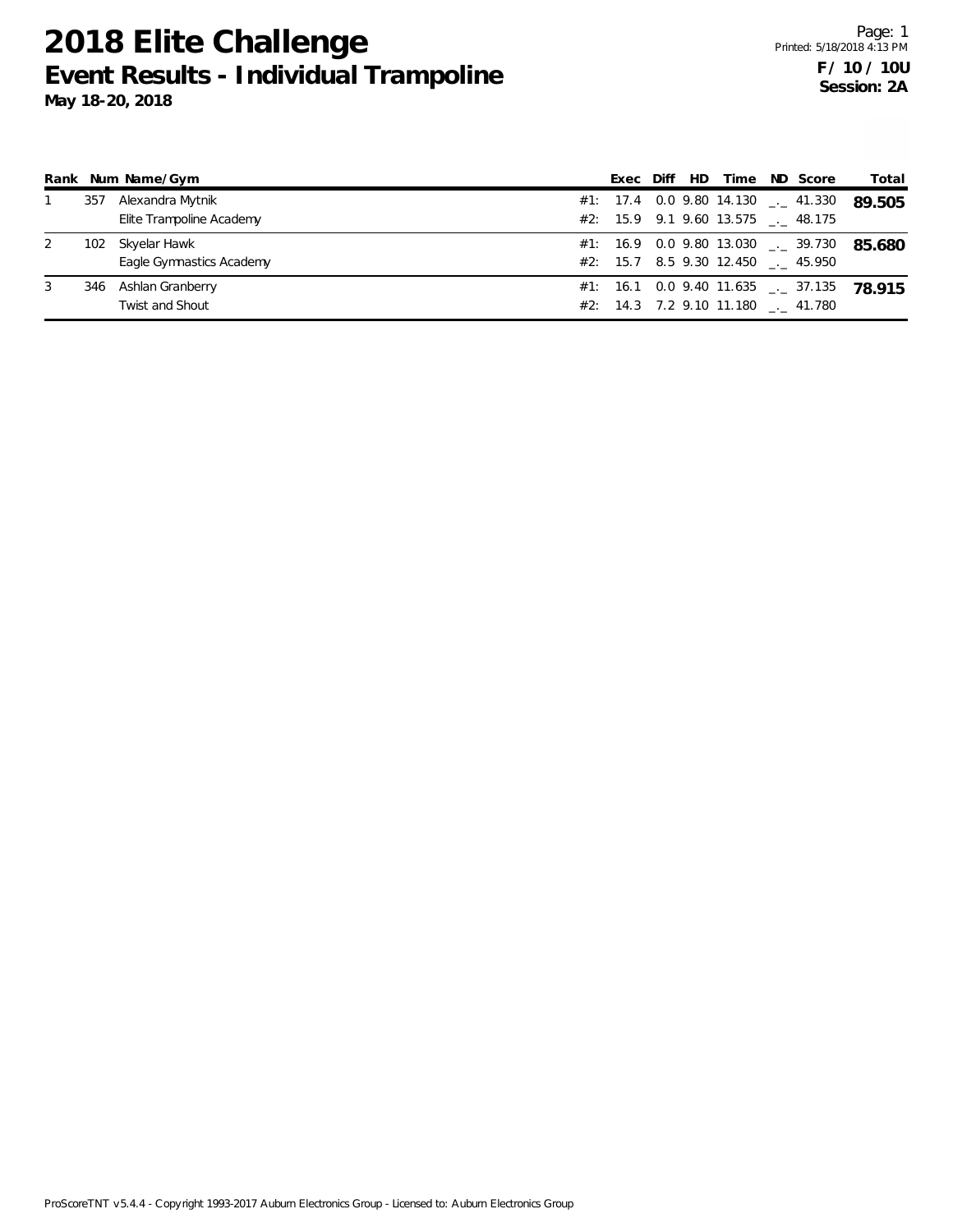**Rank Num Name/Gym Exec Diff HD Time ND Score Total** #2: 15.9 8.7 9.40 13.985 \_\_ 47.985 1 141 Ava Huss 14.650 and Huss 14.650 and Hussell Ava Hussell Ava Hussell Ava Hussell Ava Hussell Ava Hussell A Air Sports #2: 14.7 8.9 9.30 12.960 \_\_ 45.860 2 358 Marissa Oubre 13.690 Marissa Oubre 13.690 Marissa Oubre 13.690 Marissa Oubre 13.690 Marissa Oubre 13.690 Victoria Gymagic Inc. \_.\_ **85.950** 40.090 #1: 16.8 0.0 9.60 #2: 14.7 8.4 9.90 13.515 \_\_ 46.515 3 103 Skyla Johnson 13.6655 12.6656 12.6656 12.6656 12.6656 12.6656 12.6656 12.6656 12.6656 12.6656 12.6656 12.6656 12.6656 12.6656 12.6656 12.6656 12.6656 12.6656 12.6656 12.6656 12.6656 12.6656 12.6656 12.6656 12.6656 12 All American Gymnastics \_.\_ **84.980** 38.465 #1: 15.8 0.0 9.00 #2: 15.3 7.6 9.40 13.955 \_\_ 46.255 4 339 Kalyana Dickson 13.280 \_.\_ **84.935** 38.680 #1: 16.3 0.0 9.10 Trevino's Gymnastics #2: 15.1 8.5 8.40 13.430 \_\_ 45.430 5 344 Angelina Garza 14.125 and 14.125 and 14.125 and 14.125 and 14.125 and 14.125 and 14.125 and 14.125 and 14.125 and 14.125 and 14.125 and 14.125 and 14.125 and 14.125 and 14.125 and 14.125 and 14.125 and 14.125 and 14. Victoria Gymagic Inc. \_.\_ **84.855** 39.425 #1: 16.0 0.0 9.30 #2: 15.3 6.9 9.70 13.390 \_\_ 45.290 6 341 Leah Edelman 13.41 Leah Edelman 13.41 Leah Edelman 13.41 Leah Edelman 13.41 Leah Edelman 13.41 Gymnastics Du Sol \_.\_ **84.600** 39.310 #1: 16.5 0.0 9.40 #2: 13.1 8.7 9.20 13.525 \_\_\_ 44.525 7 286 Zuzu Smith 13.715 \_.\_ **83.340** 38.815 #1: 16.0 0.0 9.10 Midwest Training #2: 14.2 7.6 9.30 12.795 \_\_ 43.895 8 150 Cayley Pitblado 12.760 \_.\_ **82.155** 38.260 #1: 16.1 0.0 9.40 Air Sports #2: 14.7 7.5 8.90 12.290 \_\_\_ 43.390 9 363 Ashley Sherman 12.565 Elite Trampoline Academy \_.\_ **82.055** 38.665 #1: 16.4 0.0 9.70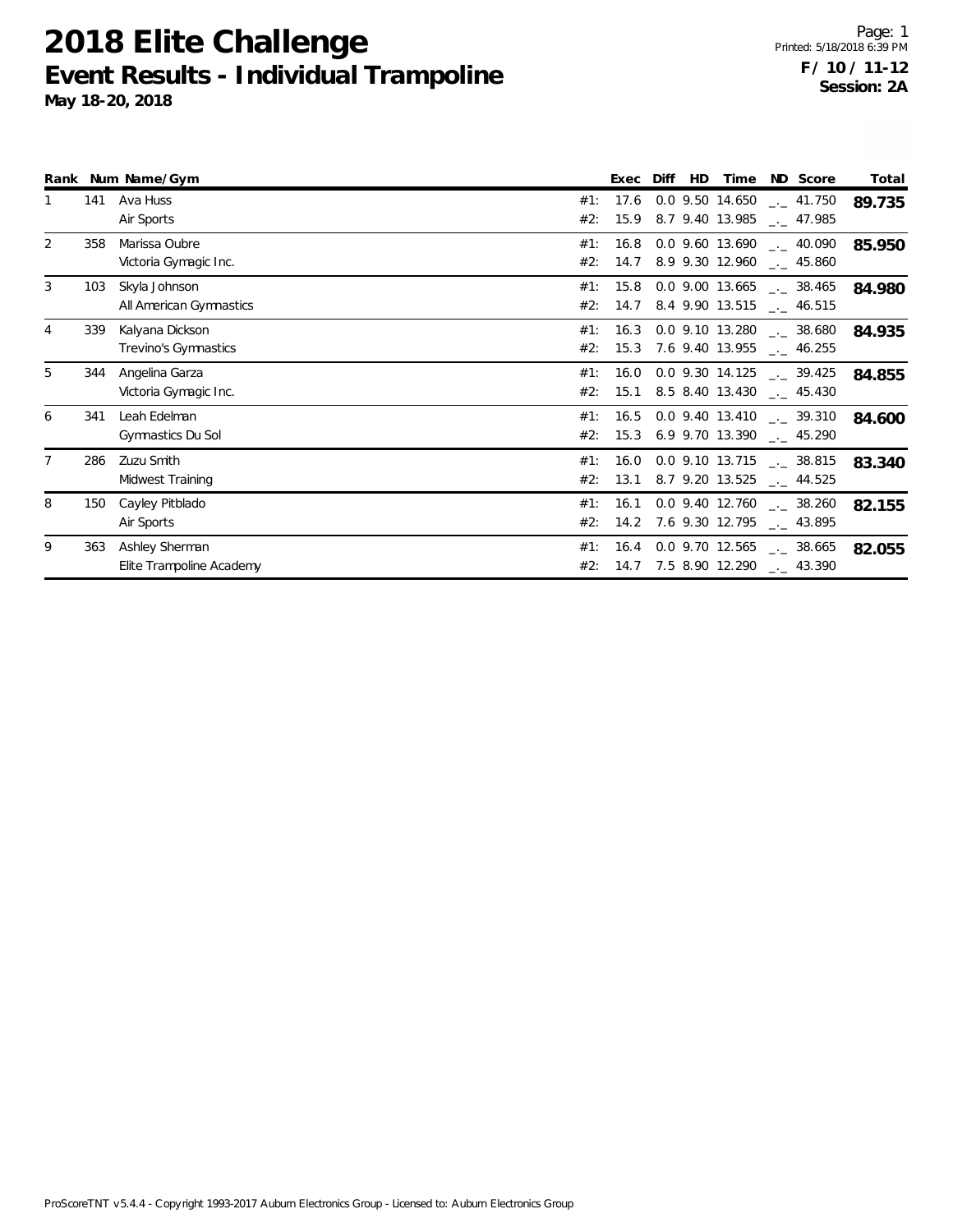|  | Rank Num Name/Gym         |  |  | Exec Diff HD Time ND Score        |  | Total                                                |
|--|---------------------------|--|--|-----------------------------------|--|------------------------------------------------------|
|  | 334 Gavin Britton         |  |  |                                   |  | #1: 14.9 0.0 9.60 13.910 $\frac{1}{2}$ 38.410 85.300 |
|  | <b>Premier Gymnastics</b> |  |  | #2: 15.8 8.1 9.20 13.790 . 46.890 |  |                                                      |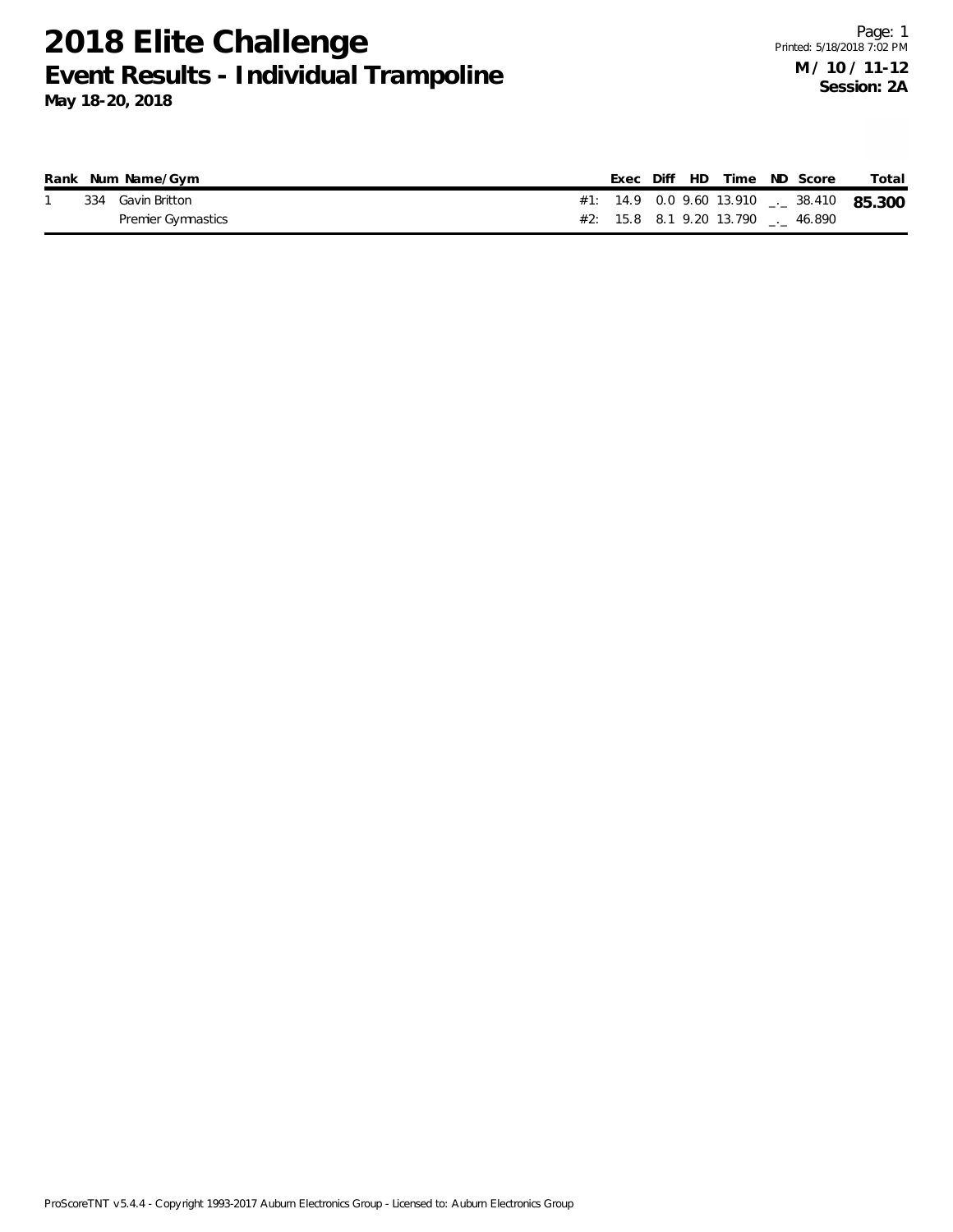|                |     | Rank Num Name/Gym                                          |            | Exec         | Diff | HD | Time                               | ND Score                   | Total  |
|----------------|-----|------------------------------------------------------------|------------|--------------|------|----|------------------------------------|----------------------------|--------|
| 1              | 349 | Paxton Henley                                              | #1:        | 17.9         |      |    | 0.0 9.60 14.865<br>8.4 9.40 14.795 | $\frac{1}{2}$ 42.365       | 91.460 |
|                |     | Manning Gymnastics Centerplex                              | #2:        | 16.5         |      |    |                                    | $-1 - 49.095$              |        |
| $\overline{2}$ | 337 | Cecilia Cina<br><b>T&amp;T Express</b>                     | #1:<br>#2: | 17.7<br>15.5 |      |    | 0.0 9.70 14.570<br>9.1 9.30 14.320 | $-2$ 41.970<br>$-2$ 48.220 | 90.190 |
| 3              | 156 | Caroline Walker                                            | #1:        | 17.9         |      |    | 0.0 9.20 14.015                    | $\_ - 41.115$              | 88.515 |
|                |     | Eagle Gymnastics Academy                                   | #2:        | 16.0         |      |    | 8.5 9.30 13.600                    | $-1$ 47.400                |        |
| 4              | 340 | Maleah Domengeaux                                          | #1:        | 17.1         |      |    | 0.0 9.70 14.190                    | $-1 - 40.990$              | 88.145 |
|                |     | T&T Express                                                | #2:        | 15.3         |      |    | 9.1 9.30 13.455                    | $\frac{1}{2}$ 47.155       |        |
| 5              | 360 | Skylar Reale                                               | #1:        | 16.3         |      |    | 0.0 9.50 14.450                    | $-2$ 40.250                | 87.915 |
|                |     | Indigo Gymnastics Center                                   | #2:        | 15.5         |      |    | 8.5 9.30 14.365                    | $\frac{1}{2}$ 47.665       |        |
| 6              | 146 | Mya Millikin                                               | #1:        | 16.9         |      |    | 0.0 9.40 13.695                    | $\frac{1}{2}$ 39.995       | 87.755 |
|                |     | Eagle Gymnastics Academy                                   | #2:        | 16.0         |      |    | 8.5 9.50 13.760                    | $\frac{1}{2}$ 47.760       |        |
| 7              | 161 | Madison Zander                                             | #1:        | 16.6         |      |    | 0.0 9.80 13.880                    | $-2$ 40.280                | 87.360 |
|                |     | Let It Shine Gymnastics                                    | #2:        | 14.6         |      |    | 9.3 9.20 13.980                    | $-2$ 47.080                |        |
| 8              | 332 | Kamryn Bourque                                             | #1:        | 16.7         |      |    | 0.0 9.80 14.475                    | $-1 - 40.975$              | 87.340 |
|                |     | Hangtime TNT                                               | #2:        | 15.2         |      |    | 9.1 8.70 13.365                    | $\frac{1}{2}$ 46.365       |        |
| 9              | 284 | Reese Nix                                                  | #1:        | 16.4         |      |    | 0.0 9.30 14.440                    | $\frac{1}{2}$ 40.140       | 87.000 |
|                |     | Oklahoma Extreme Tumbling                                  | #2:        | 14.1         |      |    | 9.9 8.80 14.060                    | $\frac{1}{2}$ 46.860       |        |
| 10             | 115 | Taty Garcia                                                | #1:        | 16.0         |      |    | 0.0 9.30 14.650                    | $-2$ 39.950                | 86.315 |
|                |     | World Champions Centre                                     | #2:        | 14.3         |      |    | 8.5 9.00 14.565                    | $-2$ 46.365                |        |
| 11             | 153 | Michelle Sherman                                           | #1:        | 16.9         |      |    | 0.0 9.90 13.670                    | $\frac{1}{2}$ 40.470       | 85.060 |
|                |     | Elite Trampoline Academy                                   | #2:        | 14.1         |      |    | 8.6 8.80 13.090                    | $-1$ 44.590                |        |
| 12             | 368 | Abigail Wentz                                              | #1:        | 17.0         |      |    | 0.0 9.40 13.280                    | $\frac{1}{2}$ 39.680       | 84.850 |
|                |     | Victoria Gymagic Inc.                                      | #2:        | 13.9         |      |    | 8.4 9.70 13.170                    | $\frac{1}{2}$ 45.170       |        |
| 13             | 348 | Kaci Haschke                                               | #1:        | 16.1         |      |    | 0.0 9.70 13.180                    | $-2$ 38.980                | 83.490 |
|                |     | Victoria Gymagic Inc.                                      | #2:        | 14.9         |      |    | 7.8 9.00 12.810                    | $\frac{1}{2}$ 44.510       |        |
| 14             | 336 | Kaitlyn Caswell<br>Air Extreme                             | #1:        | 16.0         |      |    | 0.0 9.20 12.710                    | $\sim$ 37.910              | 83.370 |
|                |     |                                                            | #2:        | 15.3         |      |    | 7.8 9.20 13.160                    | $-2$ 45.460                |        |
| 15             | 137 | Rachel Holland<br>West Texas Trampoline & Tumbling Explosi | #1:<br>#2: | 16.4<br>14.0 |      |    | 0.0 9.20 13.300<br>7.8 8.90 12.720 | $-2.58.900$<br>$-2$ 43.420 | 82.320 |
|                |     |                                                            |            |              |      |    |                                    |                            |        |
| 16             | 326 | Savanna Cecil<br>Premier Athletics Knoxville               | #1:<br>#2: | 15.8<br>14.1 |      |    | 0.0 9.90 12.755<br>7.5 9.20 12.815 | $-2$ 38.455<br>43.615      | 82.070 |
|                |     |                                                            |            |              |      |    |                                    | $-1$                       |        |
| 17             | 327 | Shelby Noonan<br>Midwest Training                          | #1:<br>#2: | 16.1<br>13.6 |      |    | 0.0 9.40 13.740<br>7.6 8.80 12.245 | $-2.39.240$<br>$-2.245$    | 81.485 |
| 18             | 121 | Elayna Bowe                                                | #1:        | 15.6         |      |    | 0.0 8.70 13.580                    | $-2$ 37.880                |        |
|                |     | <b>Stars Gymnastics</b>                                    | #2:        | 13.3         |      |    | 7.3 9.00 13.635                    | $-2$ 43.235                | 81.115 |
| 19             | 354 | Jenna McCarthy                                             | #1:        | 14.7         |      |    | 0.0 9.70 12.140                    | $\frac{1}{2}$ 36.540       |        |
|                |     | Gleasons Gymnastics School                                 | #2:        | 15.5         |      |    | 6.9 9.20 12.130                    | $\frac{1}{2}$ 43.730       | 80.270 |
| 20             | 125 | Alana Cushing                                              | #1:        | 15.6         |      |    | 0.0 9.50 12.165                    | $\frac{1}{2}$ 37.265       | 79.780 |
|                |     | Elite Trampoline Academy                                   | #2:        | 13.7         |      |    | 7.0 8.80 13.015                    | $\frac{1}{2}$ 42.515       |        |
| 21             | 130 | <b>Brinn Durocher</b>                                      | #1:        | 15.3         |      |    | 0.0 9.00 14.110                    | $\frac{1}{2}$ 38.410       | 79.555 |
|                |     | Aspire Kids Sports Center                                  | #2:        | 11.9         |      |    | 8.1 8.50 12.645                    | $\frac{1}{2}$ 41.145       |        |
| 22             | 257 | Josie Bain                                                 | #1:        | 17.3         |      |    | 0.0 9.10 16.075                    | $\frac{1}{2}$ 42.475       | 65.245 |
|                |     | North Valley Gymnastics                                    | #2:        | 7.4          |      |    | 3.5 4.40 7.470                     | $-22.770$                  |        |
| 23             | 144 | Olivia Lanham                                              | #1:        | 15.2         |      |    | 0.0 9.30 13.715                    | $-2$ 38.215                | 62.110 |
|                |     | Let It Shine Gymnastics                                    | #2:        | 7.1          |      |    | 4.9 4.60 7.295                     | 23.895                     |        |

ProScoreTNT v5.4.4 - Copyright 1993-2017 Auburn Electronics Group - Licensed to: Auburn Electronics Group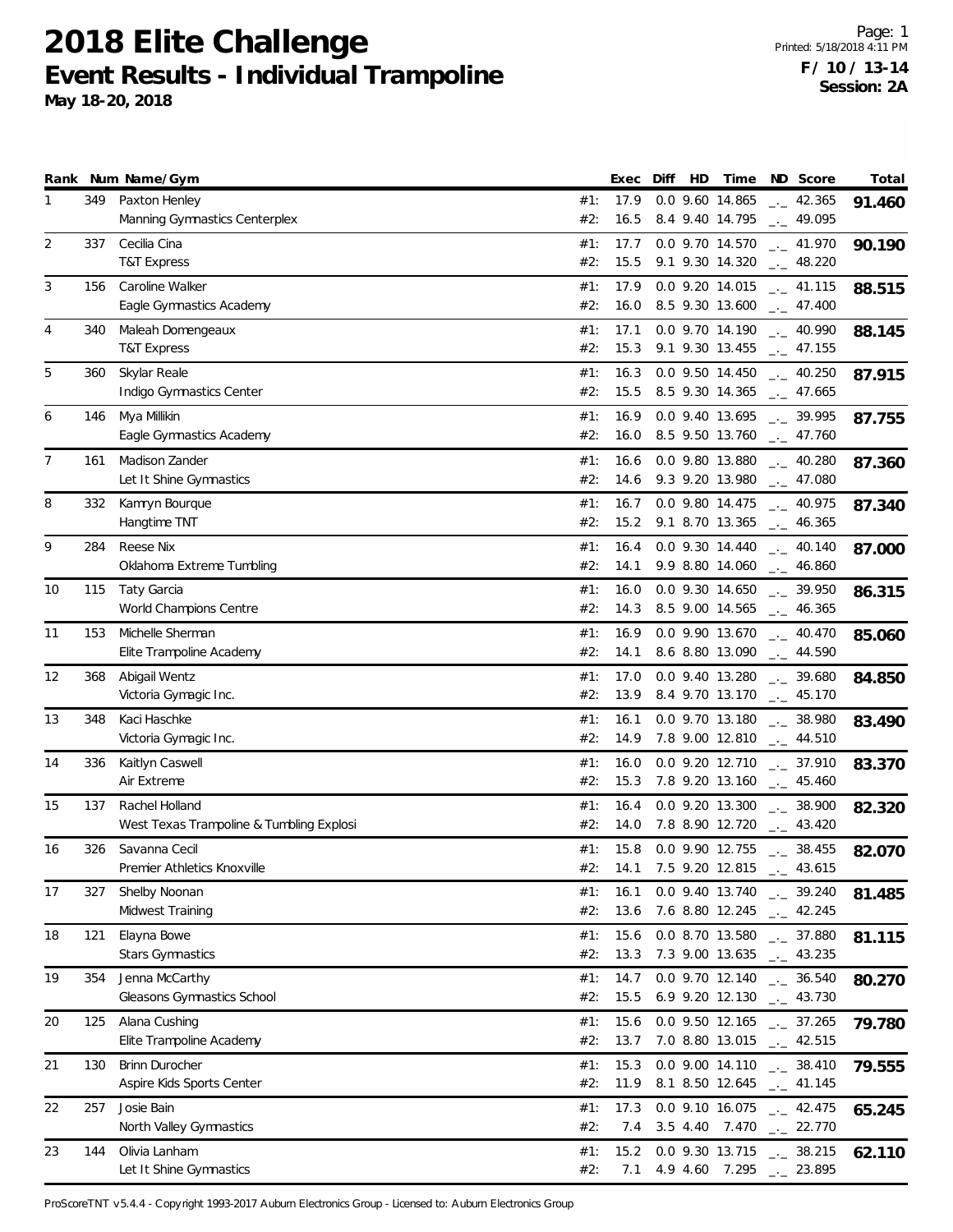|    |     | Rank Num Name/Gym                                   |     | Exec | Diff | HD. | Time                            | ND Score                                         | Total  |
|----|-----|-----------------------------------------------------|-----|------|------|-----|---------------------------------|--------------------------------------------------|--------|
| 24 | 352 | Katherine Hughes<br>Gym-Kat Sports Center           |     |      |      |     | #2: 7.7 5.2 4.90 7.030 . 24.830 | #1: 15.3 0.0 8.90 11.950 $\leq$ 36.150           | 60.980 |
| 25 | 331 | Giana Bianchini<br>World Elite                      |     |      |      |     | #2: 2.9 2.3 1.80 2.790 . 9.790  | #1: 16.9  0.0  9.80  14.205 $\frac{1}{2}$ 40.905 | 50.695 |
| 26 | 350 | Alexandra Hoeler<br>Garden State Trampoline Academy | #2: |      |      |     | 1.2 1.2 0.90 1.405 . 4.705      | $\#1$ : 15.7 0.0 9.50 13.470 __ 38.670           | 43.375 |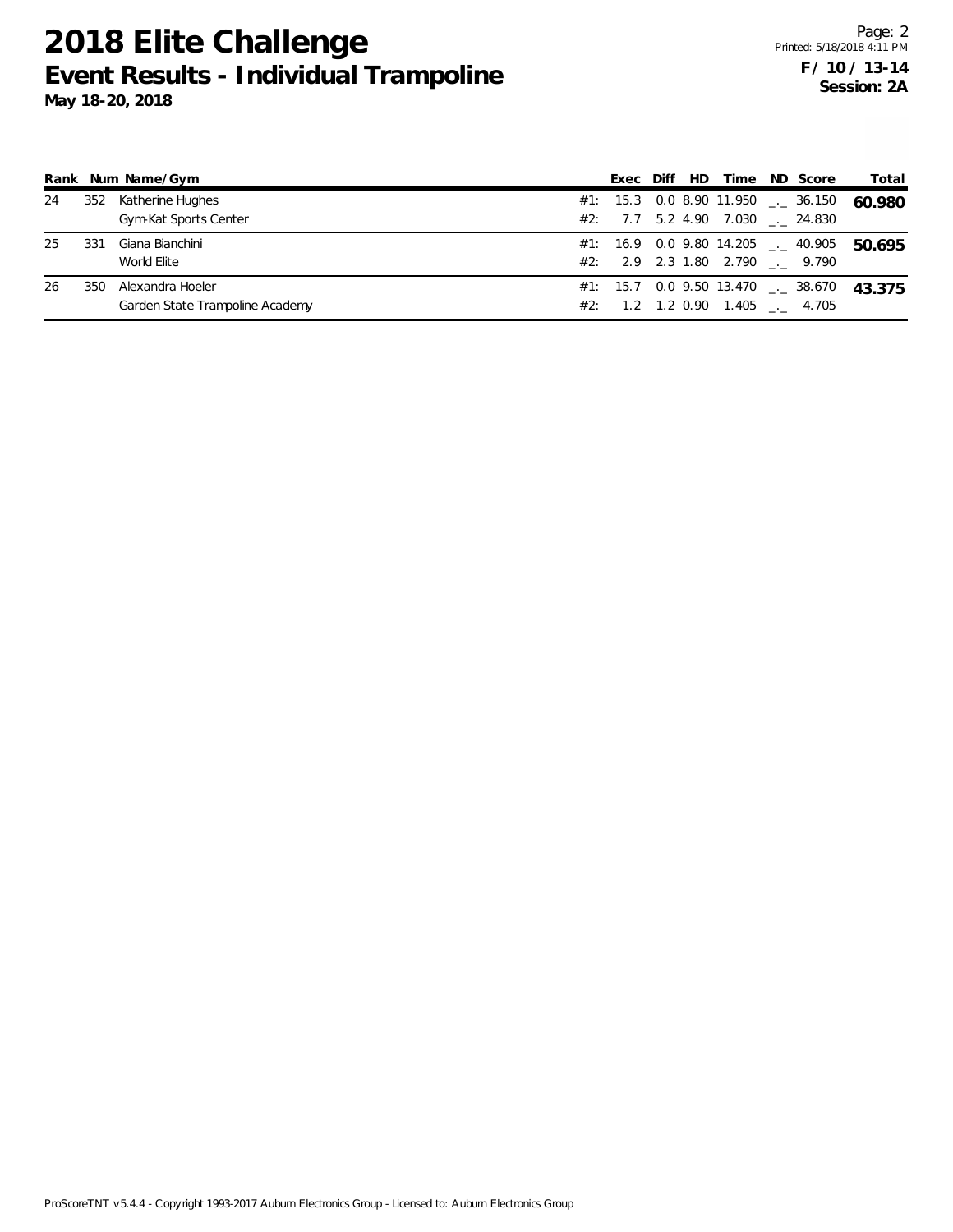**May 18-20, 2018**

|                |     | Rank Num Name/Gym                       |     | Exec Diff | <b>HD</b> | Time | ND Score                                                                             | Total  |
|----------------|-----|-----------------------------------------|-----|-----------|-----------|------|--------------------------------------------------------------------------------------|--------|
|                | 285 | Gage Sieren<br><b>Twist and Shout</b>   |     |           |           |      | #1: 17.3 0.0 8.90 15.450 $\ldots$ 41.650<br>#2: 15.2 9.6 8.60 13.910 $\ldots$ 47.310 | 88.960 |
| 2              | 261 | Cub Chivington<br>Wasatch T&T           |     |           |           |      | $#1: 16.0 0.0 9.10 13.900$ $-. 39.000$<br>#2: 15.4 8.9 9.40 13.910 $\ldots$ 47.610   | 86.610 |
| 3              | 347 | Edon Hartzy<br>Gymnastics Du Sol        |     |           |           |      | $#1: 16.8 0.0 8.90 13.830$ $-. 39.530$<br>$#2$ : 15.7 8.5 8.50 13.820 __ 46.520      | 86.050 |
| $\overline{4}$ |     | 134 Dylan Gharbaoui<br>So Cal TTC       |     |           |           |      | #1: 15.7 0.0 9.10 12.320 $\_\_$ 37.120<br>$#2$ : 13.8 8.8 9.00 12.220 ___ 43.820     | 80.940 |
| 5              | 256 | Alexander Cole<br>Dynamite Gymnastics   |     |           |           |      | #1: 15.9 0.0 9.70 12.615 -2.0 36.215<br>$#2$ : 13.8 6.5 9.50 12.570 __ 42.370        | 78.585 |
| 6              | 148 | Rory O'Neil<br>Gypsy Flyers Maple Grove | #2: |           |           |      | #1: 15.9 0.0 9.50 13.350 $\_\_$ 38.750<br>7.8 6.4 5.10 8.485 . 27.785                | 66.535 |
|                | 127 | Rowan Deakin<br>World Elite             | #2: | 1.4       | 1.3 0.90  |      | $#1: 16.7 0.0 9.00 13.505$ $\ldots$ 39.205<br>1.415 ___ 5.015                        | 44.220 |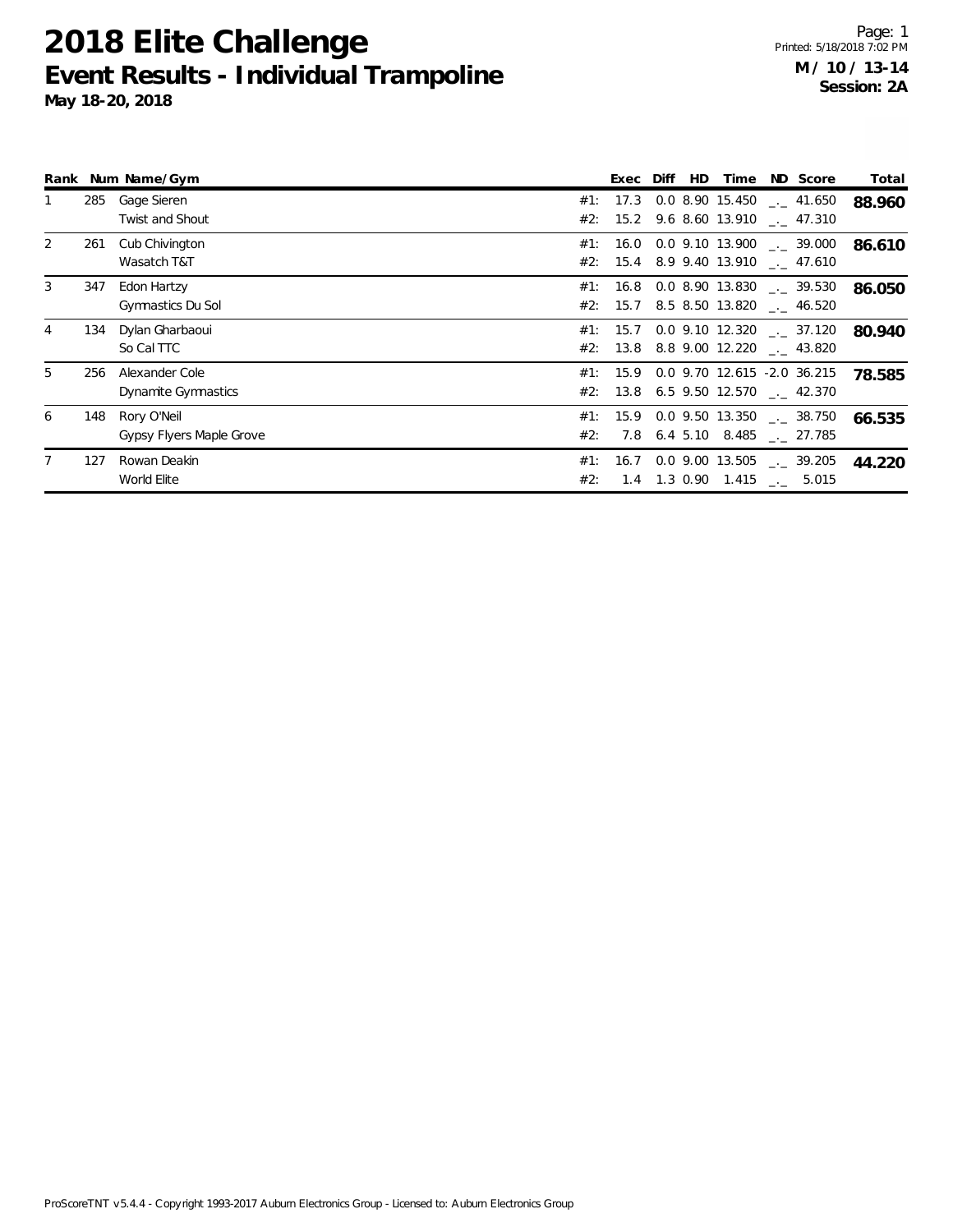**May 18-20, 2018**

|                |     | Rank Num Name/Gym                                |            | Exec         | Diff | HD         | Time                               |                        | ND Score                            | Total  |
|----------------|-----|--------------------------------------------------|------------|--------------|------|------------|------------------------------------|------------------------|-------------------------------------|--------|
| 1              | 353 | Paige Loh<br>Elite Trampoline Academy            | #1:<br>#2: | 17.3<br>15.7 |      |            | 0.0 9.10 14.810<br>8.7 9.10 13.955 |                        | $\frac{1}{2}$ 41.210<br>$-2$ 47.455 | 88.665 |
| 2              | 296 | Tia Taylor                                       | #1:        | 16.9         |      |            | 0.0 9.90 14.315                    |                        | $\frac{1}{2}$ 41.115                | 87.975 |
|                |     | Premier Athletics Knoxville                      | #2:        | 15.2         |      |            | 8.3 8.80 14.560                    |                        | $\frac{1}{2}$ 46.860                |        |
| 3              | 366 | Emma Straker<br>Air Sports                       | #1:<br>#2: | 17.0<br>15.8 |      |            | 0.0 8.40 13.940<br>8.1 9.00 13.430 |                        | $-2$ 39.340<br>$-1$ 46.330          | 85.670 |
| 4              | 122 | Brenna Busch                                     | #1:        | 16.6         |      |            | 0.0 9.30 13.530                    |                        | $-2$ 39.430                         |        |
|                |     | Gypsy Flyers Maple Grove                         | #2:        | 15.0         |      |            | 8.2 8.90 14.025                    |                        | $\frac{1}{2}$ 46.125                | 85.555 |
| 5              | 128 | Mary DesJardins                                  | #1:        | 16.1         |      |            | 0.0 9.10 13.820                    |                        | $-2$ 39.020                         | 85.485 |
|                |     | <b>MJM Studios</b>                               | #2:        | 14.9         |      |            | 8.6 9.20 13.765                    |                        | $-1$ 46.465                         |        |
| 6              | 364 | Sharon Sheyman                                   | #1:        | 16.7         |      |            | 0.0 9.40 14.005                    |                        | $\mu$ 40.105                        | 85.030 |
|                |     | Tornado Sport Club                               | #2:        | 13.3         |      |            | 9.0 9.00 13.625                    |                        | $\frac{1}{2}$ 44.925                |        |
| $\overline{7}$ | 143 | Elise Kinyanjui                                  | #1:        | 15.7         |      |            | 0.0 8.90 14.675                    |                        | $-2$ 39.275                         | 84.900 |
|                |     | Silver Stars Gymnastics                          | #2:        | 14.3         |      |            | 7.7 8.90 14.925 -0.2 45.625        |                        |                                     |        |
| 8              | 330 | Cecelia Bernard<br>Airborne Gymnastics and Dance | #1:<br>#2: | 16.1<br>13.8 |      |            | 0.0 9.30 14.060<br>8.5 8.90 14.165 |                        | $-2$ 39.460<br>$\frac{1}{2}$ 45.365 | 84.825 |
| 9              | 147 | Gloriana O'Neil                                  | #1:        | 16.3         |      |            | 0.0 9.70 12.865                    |                        | $\frac{1}{2}$ 38.865                |        |
|                |     | Gypsy Flyers Maple Grove                         | #2:        | 14.8         |      |            | 7.6 9.20 13.050                    |                        | $\frac{1}{2}$ 44.650                | 83.515 |
| 10             | 367 | Brysann Vaughn                                   | #1:        | 16.5         |      |            | 0.0 9.30 13.465                    |                        | $-2$ 39.265                         | 82.645 |
|                |     | Air Extreme                                      | #2:        | 13.5         |      |            | 7.2 9.10 13.580                    |                        | $-2$ 43.380                         |        |
| 11             | 295 | Ayanna Albright                                  | #1:        | 15.1         |      |            | 0.0 9.50 12.780                    |                        | $\frac{1}{2}$ 37.380                | 81.545 |
|                |     | Premier Athletics Knoxville                      | #2:        | 14.5         |      |            | 7.0 9.50 13.165                    |                        | $\frac{1}{2}$ 44.165                |        |
| 12             | 149 | Katherine Omo-Osagie                             | #1:        | 17.3         |      |            | 0.0 9.30 15.820                    |                        | $\frac{1}{2}$ 42.420                | 81.350 |
|                |     | Infinite Bounds                                  | #2:        | 11.4         |      |            | 7.6 7.80 12.130                    |                        | $-2$ 38.930                         |        |
| 13             | 239 | Mikaela Hunter                                   | #1:        | 14.8         |      |            | 0.0 9.10 13.545                    |                        | $-2$ 37.445                         | 81.200 |
|                |     | Team Legacy (Coach Patty Gymnastics)             | #2:        | 12.4         |      |            | 8.7 9.00 13.655                    |                        | $\frac{1}{2}$ 43.755                |        |
| 14             | 101 | Emma Grace Brown<br>Gym-Kat Sports Center        | #1:<br>#2: | 15.5<br>13.4 |      |            | 0.0 9.40 14.125<br>7.5 8.50 12.625 |                        | $\frac{1}{2}$ 39.025<br>$-2$ 42.025 | 81.050 |
| 15             | 351 | Alex Holland                                     | #1:        | 16.6         |      |            | 0.0 9.40 13.435                    |                        | $-2$ 39.435                         |        |
|                |     | Tornado Sport Club                               | #2:        | 15.2         |      |            | 5.7 9.60 13.045 -2.0 41.545        |                        |                                     | 80.980 |
| 16             | 120 | Amanda Binger                                    | #1:        | 14.4         |      |            | 0.0 9.70 13.705                    |                        | $-2$ 37.805                         | 79.770 |
|                |     | Kansas City Trampoline Club                      | #2:        | 13.6         |      |            | 6.6 8.10 13.665                    | $-1$                   | 41.965                              |        |
| 17             | 342 | Kassidy Gardner                                  | #1:        | 15.5         |      |            | 0.0 9.10 13.975                    |                        | $\frac{1}{2}$ 38.575                | 74.890 |
|                |     | Scottsdale Gymnastics                            | #2:        | 12.5         |      |            | 5.1 7.50 11.215                    |                        | $\frac{1}{2}$ 36.315                |        |
| 18             | 151 | <b>Betty Reed</b>                                | #1:        | 16.3         |      |            | 0.0 9.20 15.515                    |                        | $-1$ 41.015                         | 60.135 |
|                |     | Seattle Gymnastics-Ballard                       | #2:        | 5.7          |      |            | 4.0 3.40 6.020                     |                        | $-19.120$                           |        |
| 19             | 129 | Abby Dunham<br>Top Star Training Center          | #1:<br>#2: | 16.2<br>3.6  |      | $3.4$ 2.40 | 0.0 8.90 14.570<br>4.310           |                        | $-2.39.670$<br>$\frac{1}{2}$ 13.710 | 53.380 |
|                |     | Caroline Hudson                                  |            |              |      |            |                                    |                        |                                     |        |
| 20             | 112 | Scottsdale Gymnastics                            | #1:<br>#2: | 3.4<br>14.2  |      | 0.0 1.70   | 2.820<br>8.2 9.00 13.465           |                        | $-2.920$<br>$\frac{1}{2}$ 44.865    | 52.785 |
| 21             | 135 | Elli Harris                                      | #1:        | 1.5          |      |            | 0.0 1.00 1.530                     | $\rightarrow$          | 4.030                               | 49.035 |
|                |     | Ultimate Air                                     | #2:        | 14.1         |      |            | 7.6 8.60 14.705                    |                        | $\frac{1}{2}$ 45.005                |        |
| 22             | 338 | Hannah Crosby                                    | #1:        | 16.0         |      |            | 0.0 9.40 13.765                    |                        | $-2$ 39.165                         | 43.950 |
|                |     | Springtime T&T                                   | #2:        | 1.3          |      |            | 1.1 1.00 1.385                     | $-1$                   | 4.785                               |        |
| 23             | 343 | Caidyn Garrett                                   | #1:        | 15.9         |      |            | 0.0 9.00 14.215                    |                        | $\frac{1}{2}$ 39.115                | 43.945 |
|                |     | Airbenders                                       | #2:        | 1.2          |      |            | 1.3 0.80 1.530                     | $\Box\gamma\Box\gamma$ | 4.830                               |        |

ProScoreTNT v5.4.4 - Copyright 1993-2017 Auburn Electronics Group - Licensed to: Auburn Electronics Group